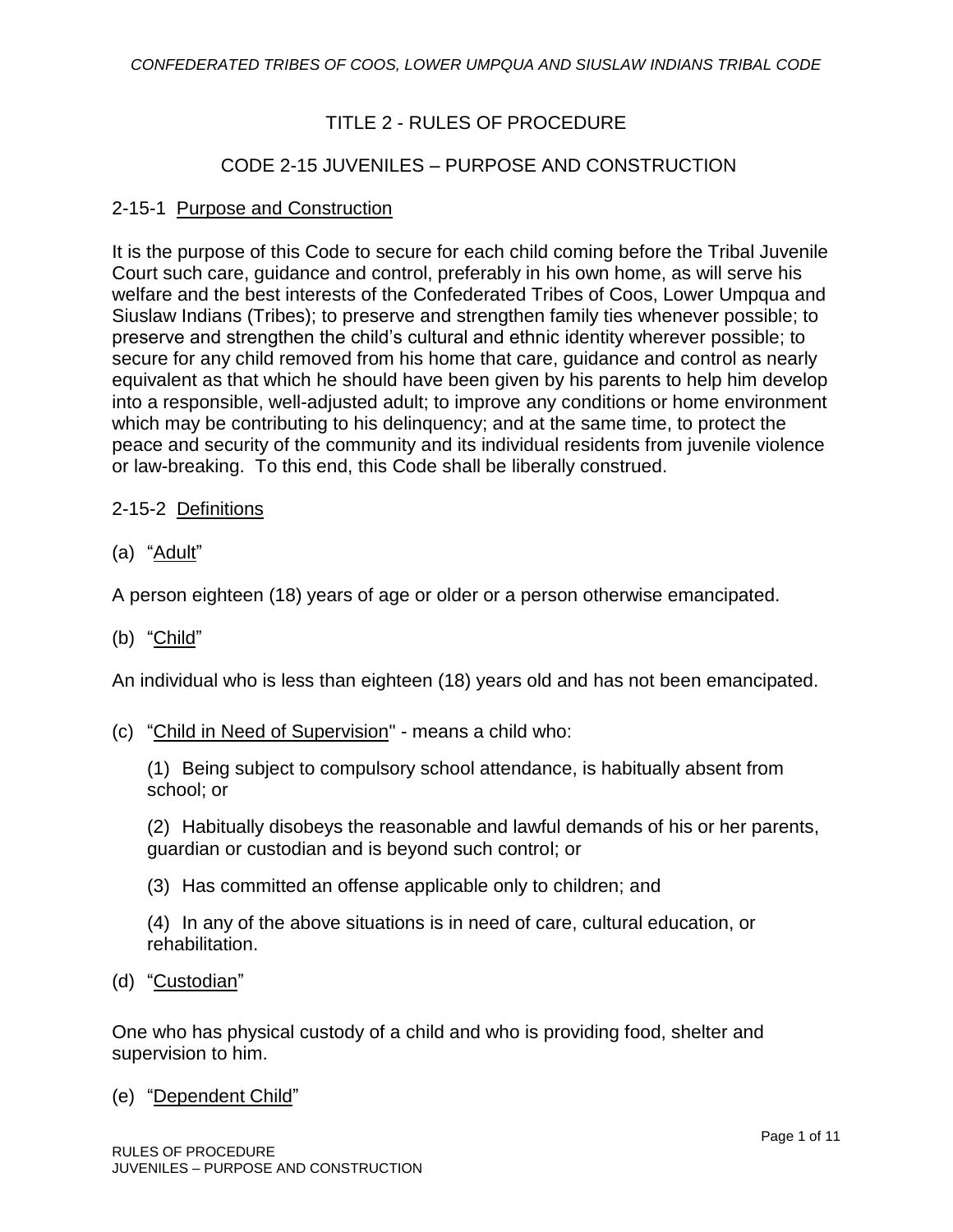A child is considered dependent if:

(1) the child is beyond the control of the parents or custodian, and the child's behavior is such as to endanger the welfare of himself or herself due to a mental health condition; or

(2) the child's condition or circumstances are such as to endanger the welfare of the child or of others, including but not limited to;

(A) any case where a parent or custodian is incapable of meeting his/her duties due to death, incarceration, hospitalization or other physical or mental incapacity without planning for the care and custody of the child; or

(B) any case where a child has been placed for care or adoption in violation of federal, state or tribal law; or

(C) any case were a child is neglected or abused as those terms are defined in this chapter; or

(D) any case where a child is abandoned

(f) "Detention"

The placement of a child in a physically restrictive facility

(g) "Guardian"

A person other than the child's parent who is by law responsible for that child.

(h) "Juvenile Court"

The Tribes' Tribal Court when exercising jurisdiction under this Code.

(i) "Juvenile Court Judge"

Any judge of the Tribes' Tribal Court when exercising jurisdiction under this Code.

(j) "Juvenile Offender"

A person who commits a juvenile offense prior to his eighteenth (18th) birthday.

(k) "Juvenile Offense"

An act, which, if committed by an adult, is designated a violation under the Tribes' Violations Code; or an act which, if committed by an adult would be considered a crime under state or federal law.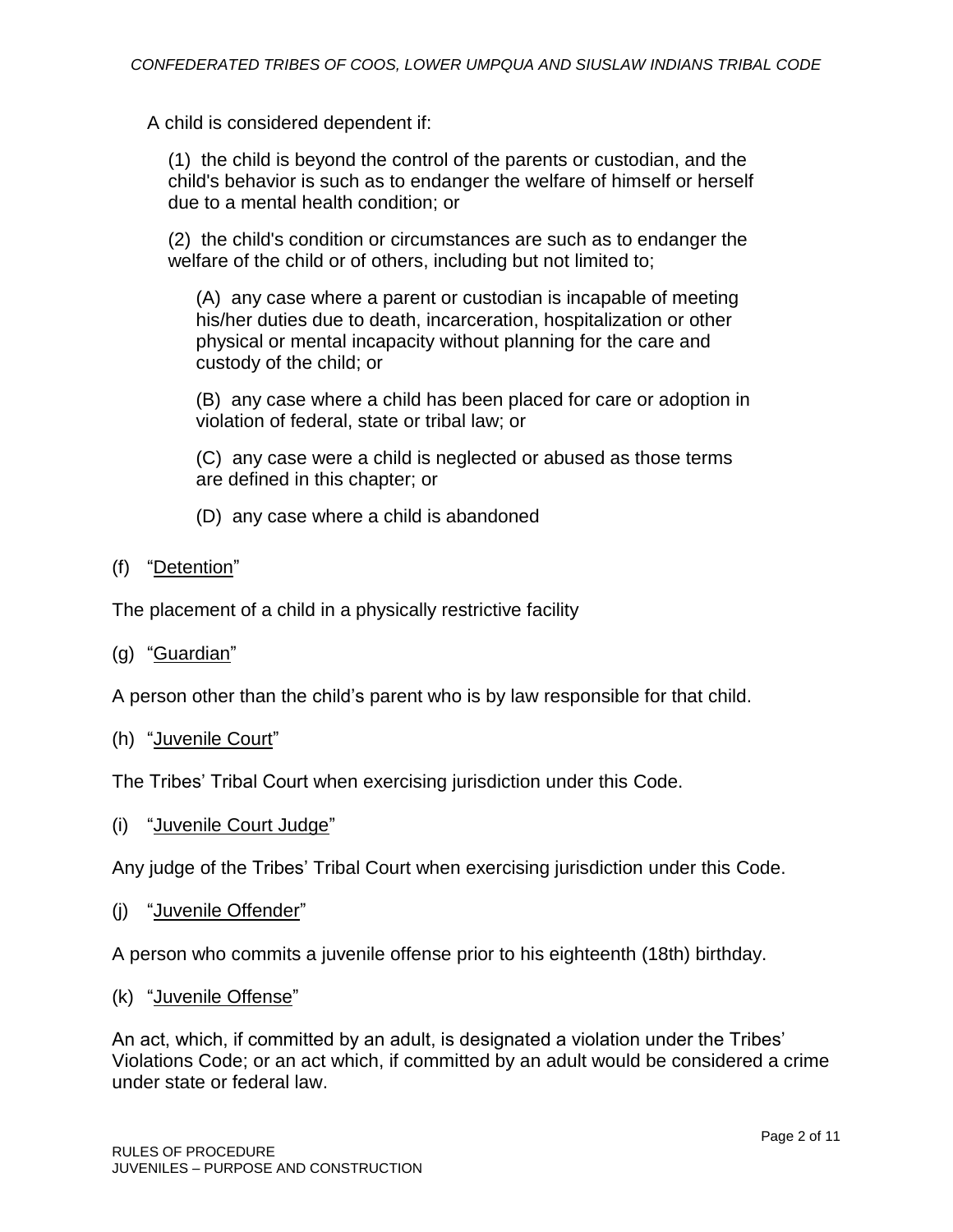## (l) "Least Restrictive Alternative"

This term in the Code directs the Court to select the least drastic method of achieving its goal; the restrictions placed on the child must be reasonably related to the Court's objectives and must be the least restrictive way of achieving that objective.

### (m) "Minor"

A "child" as defined in section 2-15-2(c).

### (n) "Shelter Care"

Extended family member placement or foster care placement licensed or approved by an applicable agency.

## (o) "Tape"

The record of a court proceeding, whether digital or analog, and whether stored on magnetic tape, computer disk, memory stick or any other electronic storage device, shall be referred to as a "tape".

### 2-15-3 The Court System

#### (a) Establishment

There is hereby established for the Tribes a Court to be known as the Confederated Tribes of Coos Lower Umpqua and Siuslaw Indians Juvenile Court.

(b) Judges

The Tribes' Juvenile Court shall consist of judges who shall be appointed by the Chief Judge from among all the judges of the Tribal Court.

#### (c) Powers and Duties

The Juvenile Court shall be vested with all of the powers of the Tribal Court in law and equity. However, no adjudication upon the status of any child in the jurisdiction of the Juvenile Court shall be deemed criminal or be deemed a conviction of crime, unless the Juvenile Court refers the matter to the adult Tribal Court, when established. Therefore, the disposition of a child or of evidence given shall not be admissible as evidence against the child in any proceedings in another court.

#### (d) Authority of Court

The Juvenile Court is authorized to cooperate fully with any federal, state, tribal, public or private agency to participate in any diversion, rehabilitation or training programs and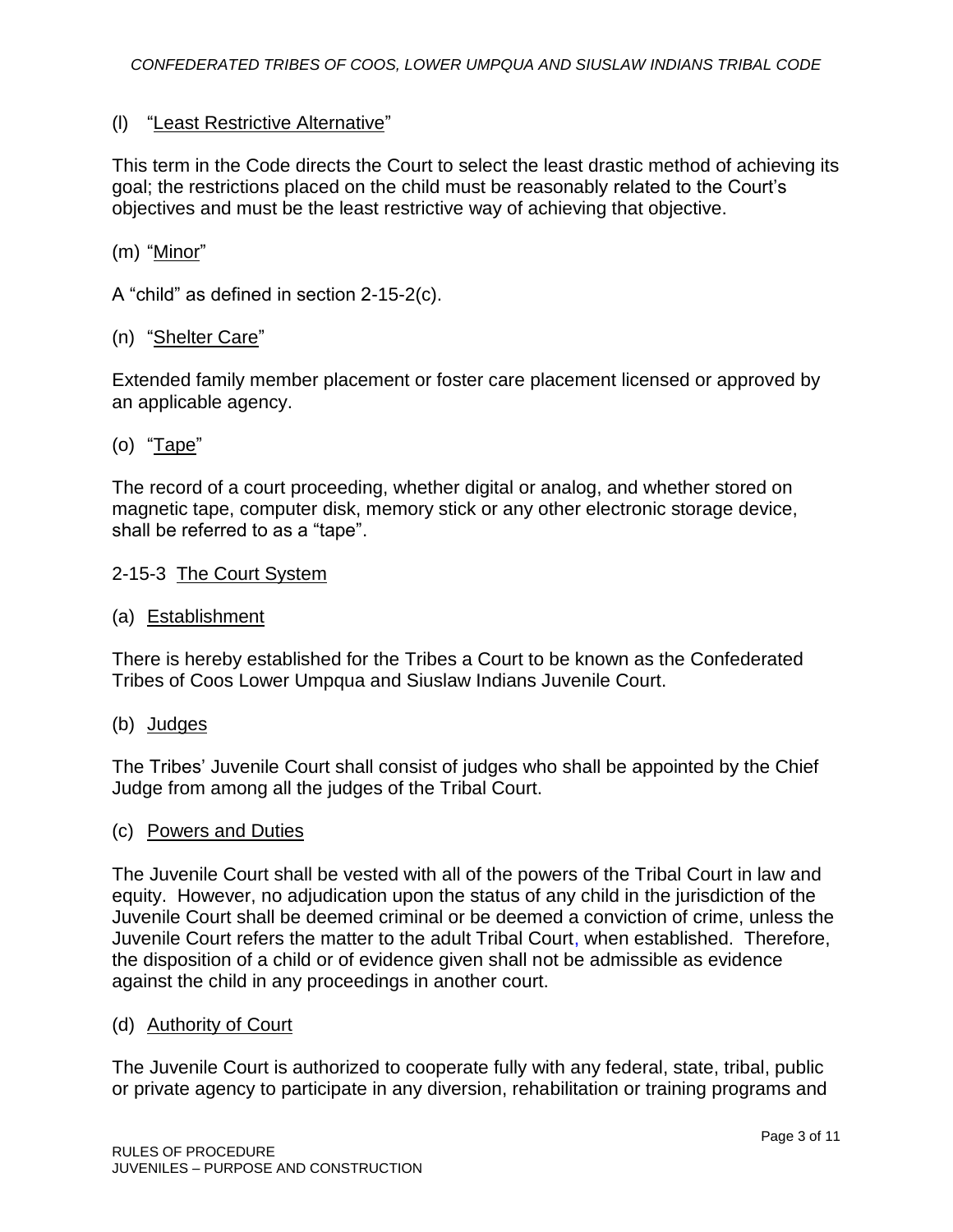to receive grants-in-aid to carry out the purposes of this Code.

## (e) Juvenile Court Scheduling

The Clerk of the Court shall keep a juvenile calendar upon which all juvenile cases shall be entered. The Juvenile Court shall act as soon as possible on any Petition or other filing involving an emergency.

## (f) Computation of Time

Whenever time limitations are expressed in days under Tribal law, the day of service and Saturdays, Sundays and Tribal legal holidays are excluded from the computation. If a time for answer falls on a Saturday, Sunday or Tribal legal holiday, the time is extended to the next succeeding weekday. No additional time is allowed for delivery by mail or otherwise except by permission of the Judge.

## (g) Tribal Officer

Any tribal police or law enforcement officer may carry out the duties of "officer" under this Code. An officer may be present at Juvenile Court proceedings at the discretion of the Juvenile Court Judge.

### (h) Guardian Ad Litem

The Juvenile Court, under the proceeding authorized by this Code shall appoint, for the purposes of that proceeding, a guardian ad litem for a child where the Court finds that the minor does not have a natural or adoptive parent, guardian or custodian willing and able to provide effective assistance in understanding and participating in the proceedings of the Juvenile Court respecting the child. For purposes of Juvenile Court proceedings, the role of Guardian ad litem shall be filled by a Tribal Court Advocate, as defined in Section 1-1-64

## (j) Juvenile Recording Tape Retention

(1) All proceedings before the Juvenile Court shall be electronically recorded by a digital or analog recording device. Tapes used in the recording of juvenile matters shall be retained by the Tribes' Tribal Court until termination of Juvenile Court jurisdiction or when the juvenile(s) reaches the age of eighteen (18), whichever is later, except for adoption proceedings. If a juvenile file involves more than one (1) minor, the related tape shall be retained until the youngest minor involved reaches the age of eighteen (18) or termination of Juvenile Court jurisdiction, whichever is later.

(2) Tapes used in the recording of adoption proceedings shall be retained indefinitely. Upon the sealing of an adoption file, the related tape(s) shall be sealed with the contents of the adoption file and shall be available only upon an order issued by a duly qualified judge of the Tribes' Tribal Court as set forth in 4-8-11.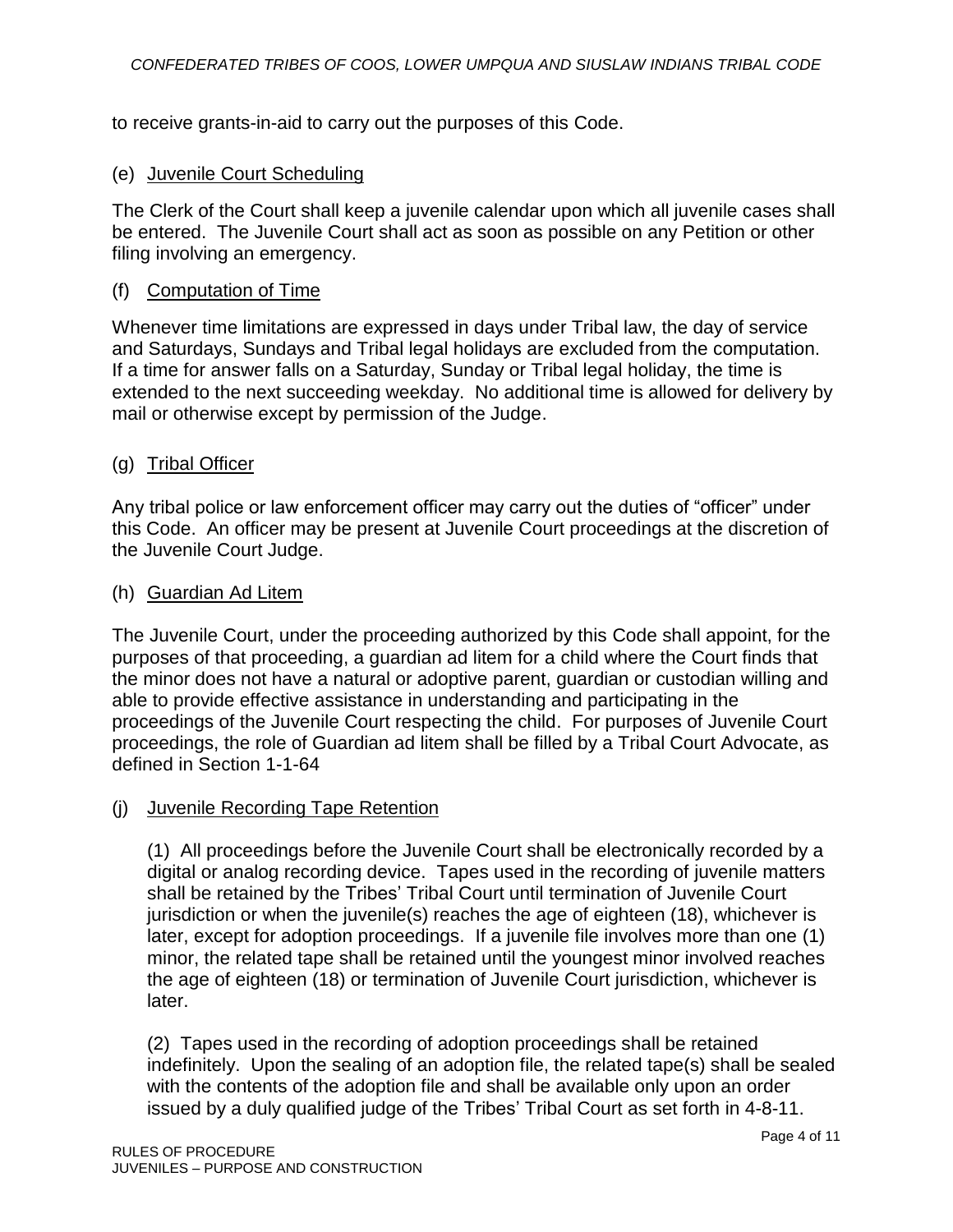## 2-15-4 Reserved for Expansion

### 2-15-5 Jurisdiction

(a) The juvenile court has exclusive original jurisdiction over all proceedings established in this Code in which a child who is a member of the Confederated Tribes of Coos, Lower Umpqua and Siuslaw Indians, or is the biological child of a member of the Confederated Tribes of the Coos, Lower Umpqua and Siuslaw Indians, or is eligible for enrollment as a result of acts which are alleged to have occurred within the Territories of the Tribes:

- (1) is alleged or adjudicated to be a Juvenile Offender;
- (2) is alleged or adjudicated to be a dependent child;
- (3) is alleged or adjudicated to be a child in need of supervision;
- (4) termination of parental rights; or
- (5) adoption proceedings.

### (b) Transfer from State Court

The Juvenile Court shall have jurisdiction over any matter transferred to it by any state court pursuant to the Indian Child Welfare Act, 25 U.S.C. Sec.190l, et seq. It shall not be necessary for a new petition or complaint to be filed if the pleadings filed in the state court action are sufficient to give notice of the matter.

### 2-15-6 Evidence

Unless otherwise specifically provided by the provisions of Title 4, all contested matters in the Juvenile Court shall be conducted in accord with the Rules of Evidence of the Tribal Court of CTCLUSI as set forth in Chapter 2-9.

### 2-15-7 Juvenile Offender and Child in Need of Supervision Procedures

Proceedings in the Juvenile Court regarding a minor alleged to be a Juvenile Offender shall be conducted in accordance with Sections 4-2-8 through 4-2-16. Procedures regarding a minor alleged to be a "child in need of supervision" shall be conducted in accordance with Section 4-2-17 through 4-2-20.

### (a) Petition

Proceedings under the Juvenile Code alleging that a child is a juvenile offender or a child in need of supervision shall be instituted by a petition filed by the juvenile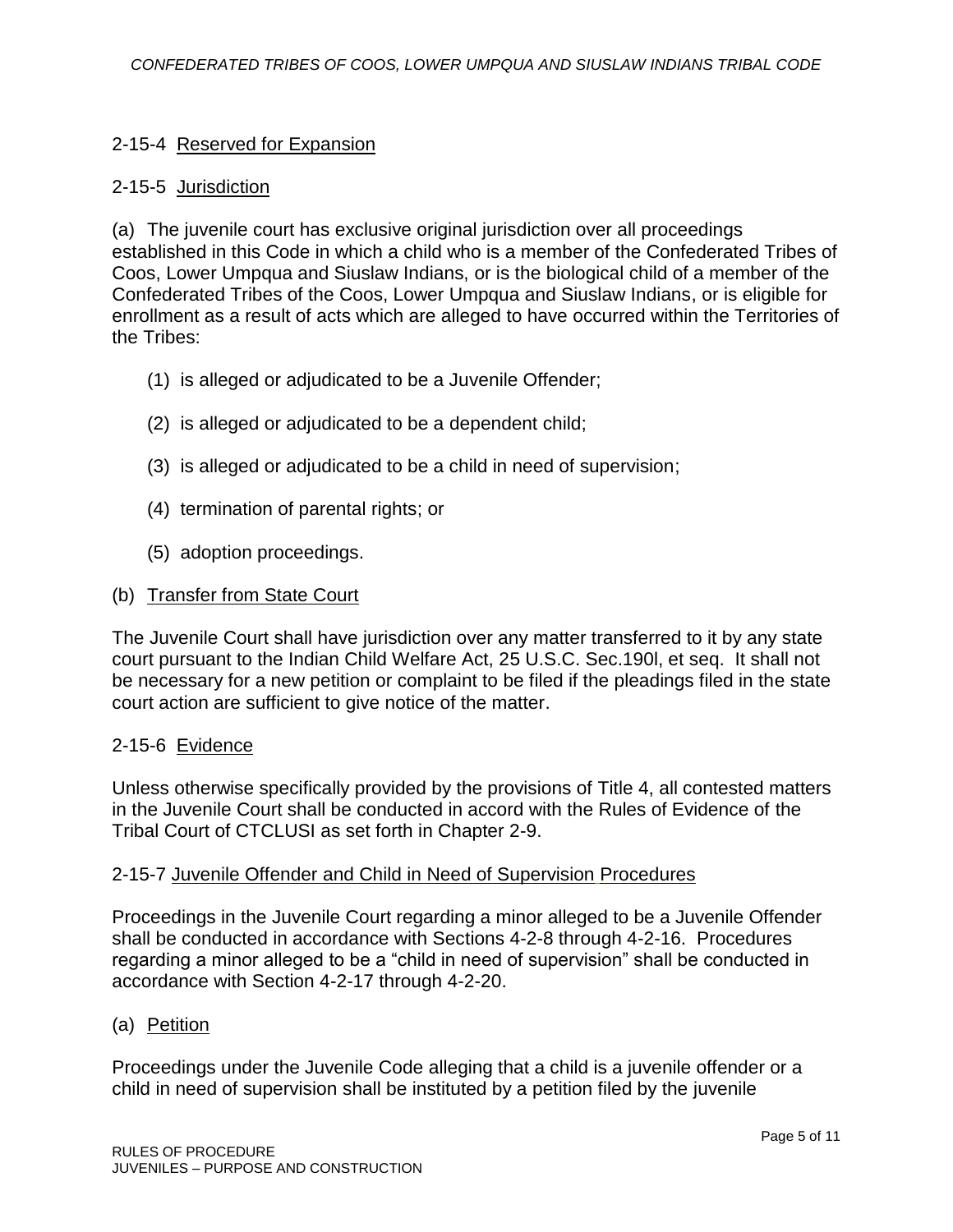presenter on behalf of the Tribes and in the interest of the minor. The petition shall state:

- (1) The name, birthdate and residence of the minor;
- (2) The name and residence of the minor's parent, guardian or custodian;

(3) A brief summary of the facts that bring the child within the jurisdiction of the court, including a citation to the Tribal Code provision or other law which the minor is alleged to have violated; and

(4) If the minor is in detention or shelter care, the place of detention or shelter care and the time he/she was taken into custody.

#### (b) Setting of Hearing

Upon receipt of a petition alleging that a child is a juvenile offender or a child in need of supervision, the Juvenile Court shall set a date for the hearing which shall not be more than ten (10) days after the Juvenile Court receives the petition from the prosecuting attorney, if the minor is in custody or shelter care, or not more than thirty (30) days if the minor is not in custody or shelter care.

#### (c) Summons

At least five (5) days prior to the adjudicatory hearing, the Juvenile Court shall issue summons to:

- (1) The minor; and
- (2) The minor's parent, guardian or custodian

The summons shall contain the name of the Court, the title of the proceedings, and the date, time and place of the hearing. A copy the petition shall be attached to the summons. The summons shall be delivered personally by a tribal law enforcement officer or appointee of the Juvenile Court. If the summons cannot be delivered personally, the Court may deliver the summons by certified mail. If a person who has been issued a summons fails to appear at the hearing, that person may be held in contempt of Court.

### 2-15-8 Dependent Child

Proceedings in the Juvenile Court regarding a minor alleged to be a Dependent child care shall be conducted in accordance with Chapter 4-4, Juvenile Dependency, of this code.

### 2-15-9 Termination of Parental Rights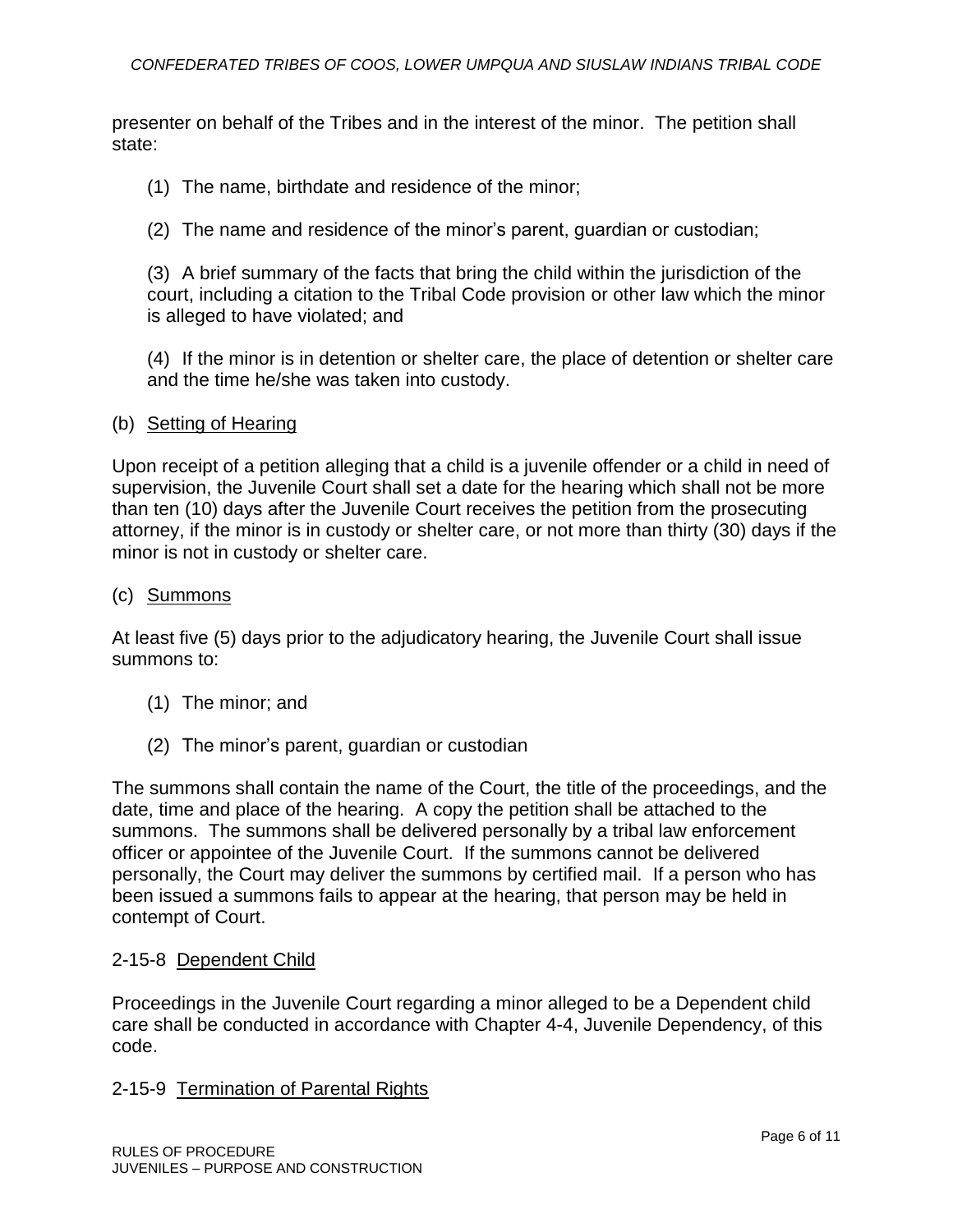## (a) Purpose

Parental rights to a child may be terminated by the Juvenile Court according to the procedures in Chapter 4-9.

### (b) Petition

Proceedings to terminate parental rights shall be instituted by a petition filed by a Child Welfare officer on behalf of the Tribes or by the parents or guardian of the child. The petition shall state:

- (1) The name, birthdate and residence of the minor;
- (2) The name and residence of the minor's parent, guardian or custodian;

(3) If the child is in detention or shelter care, the place of detention or shelter care and the time he/she was taken into custody;

(4) Reasons for requesting termination.

### (c) Setting of Hearing

Upon receipt of the petition, the Juvenile Court shall set a date for the termination hearing which shall be not more than twenty (20) days after the Juvenile Court receives the petition from the officer. The hearing may be continued upon motion of the officer by reason of the unavailability of material evidence or witnesses and if the Juvenile Court finds the officer has exercised due diligence to obtain the material or evidence and reasonable grounds exist to believe that the material or evidence will become available.

### 2-15-10 Confidentiality of Records

(a) All records held by the court or the legal custodian in cases under the jurisdiction of the Juvenile Court shall be maintained in a confidential manner. Inspection of the records shall be permitted by the following persons:

(1) a party to the proceeding,

(2) an auditor duly appointed by the Federal Government for compliance with conditions on the receipt of funds.

(b) Any other person may file a request with the court for inspection of the record. The request shall be made on a form provided by the court and shall include: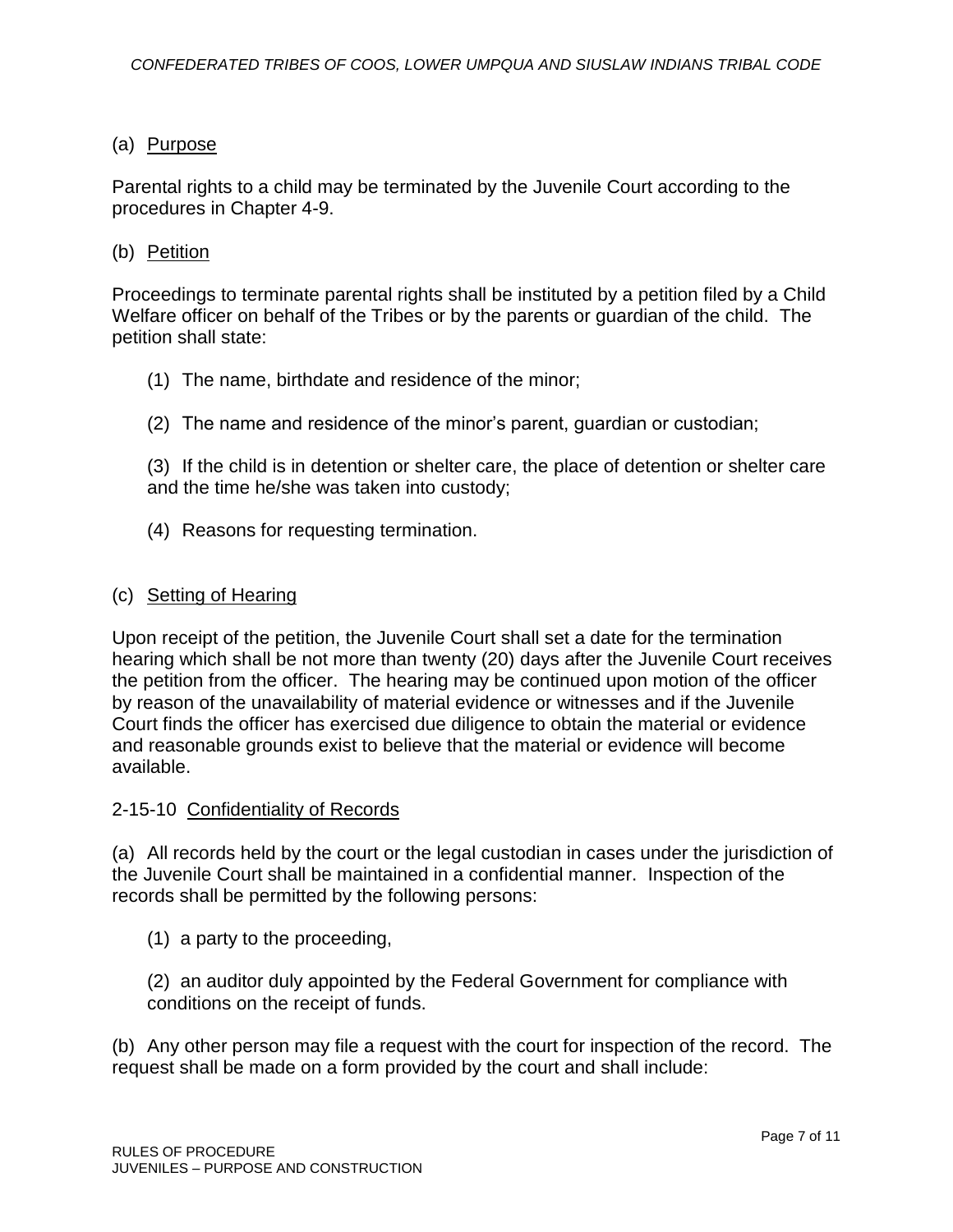(1) the name and professional affiliation of the person requesting access,

(2) the purpose of the request

(3) the proposed use of the records, including any proposed distribution or publication of the records or information contained therein.

(c) The court shall provide notice of a request for inspection of records to all parties or their attorneys or spokespersons by telephone. If a party cannot be reached by telephone and does not have a designated attorney or spokesperson, the court shall send notice of the request by first class mail to the party at the last known mailing address. The court shall not issue an order regarding the request until two (2) days after completion of telephone notification or five (5) days after mailing of notice, whichever is later.

(d) Any party objecting to the request may file a written objection with the court prior to the expiration of the time for ruling, as set forth above.

(e) At the expiration of the time period set forth in subsection (c) above, the court may rule based on any written submissions, or may set a hearing on the matter.

(f) In ruling on a request for inspection of the record, the court shall balance the right of privacy of the child, the parents and all other parties against the need of the requesting party to inspect the record.

(g) Any order for inspection of the Juvenile Court record may:

- (1) limit the record to be viewed,
- (2) redact names or other information from specific documents to be viewed;

(3) include a protective order delineating the right to copy, and the extent to which the records may be distributed or published.

(h) A violation of this section or any other section of the Juvenile Code related to confidentiality of tribal Juvenile records is punishable by contempt.

#### 2-15-11 Law Enforcement Records.

(a) Law enforcement records and files concerning a child shall be kept separate from the records and files of adults.

(b) All law enforcement records and files shall be confidential and shall not be open to inspection to any but the following:

- (1) the child;
- (2) any parent, guardian, or custodian of the child;
- (3) the Tribal Judge and Juvenile Court staff;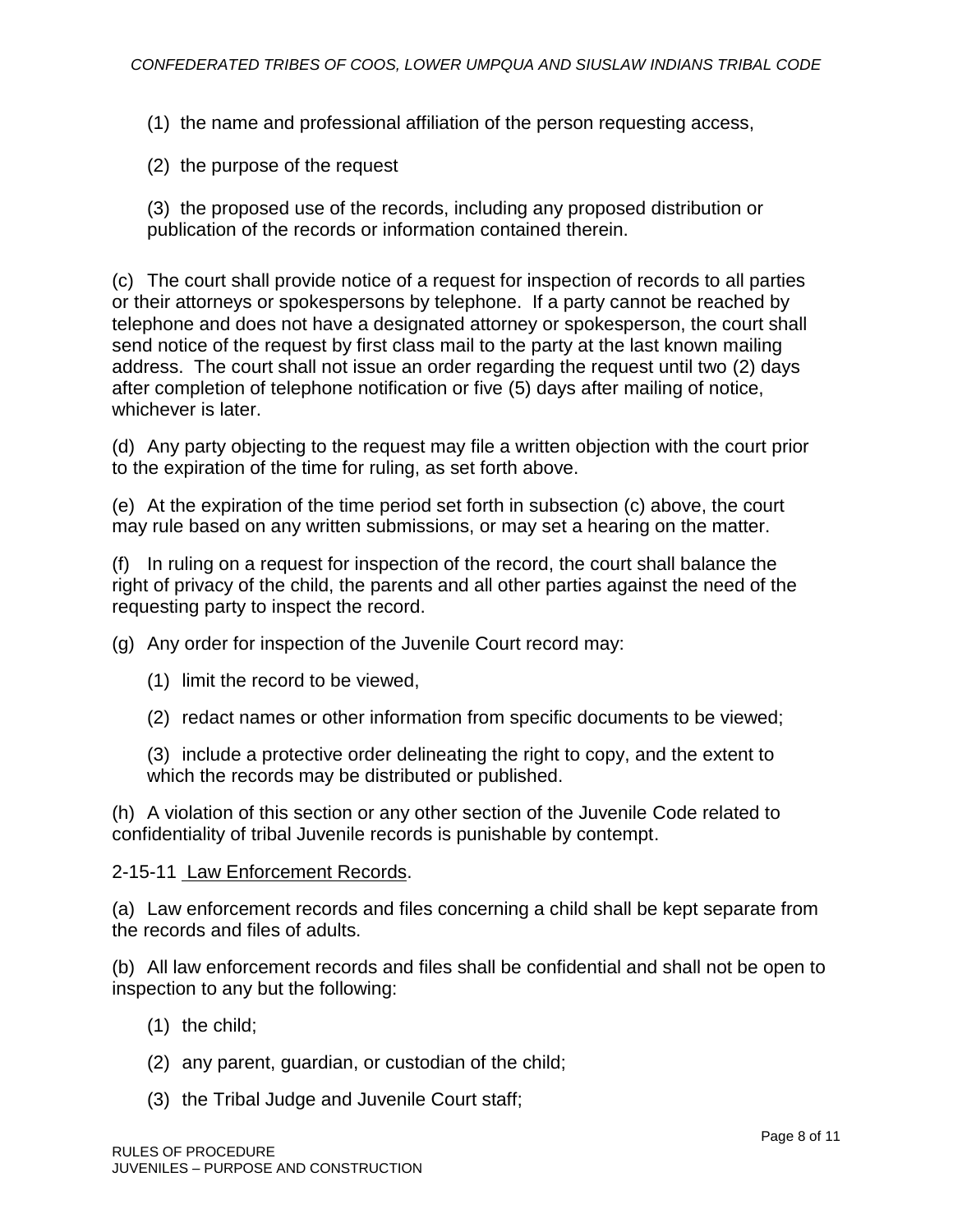- (4) any counsel who has appeared in the case;
- (5) any person involved in a peacegiving session involving the case; or
- (6) the Juvenile Court Coordinator.

### 2-15-12 Rule 14 Sealing of Juvenile Court Records and Law Enforcement Records.

When a child who has been the subject of any proceeding before the Juvenile Court attains his or her eighteenth (18) birthday, and all matters in the court have been terminated, or the child has died, the Juvenile Court Judge shall order the Clerk of the Court of the Juvenile Court to seal both the court records and the law enforcement records.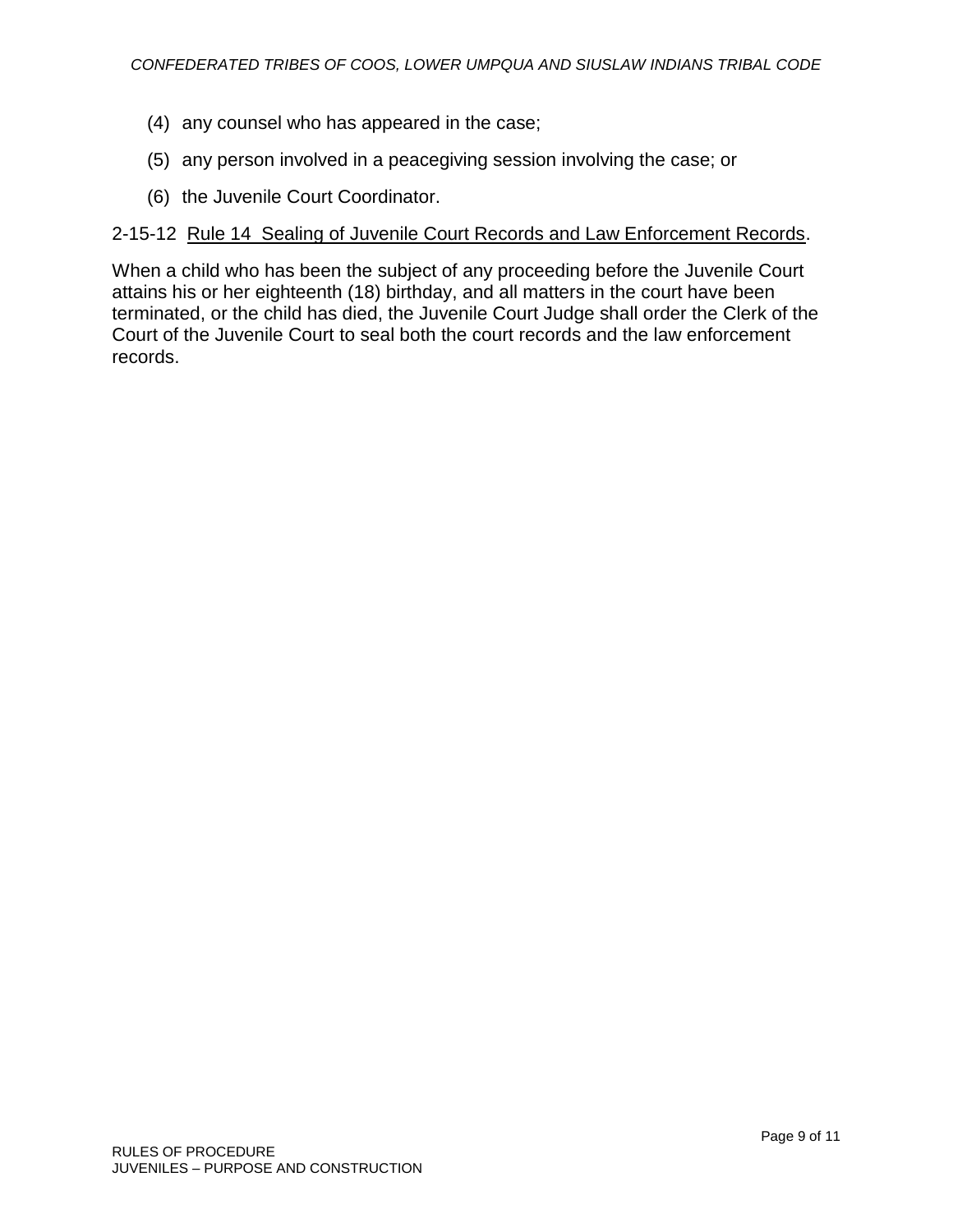# APPENDIX A

# LEGISLATIVE HISTORY AND EDITORIAL CHANGES